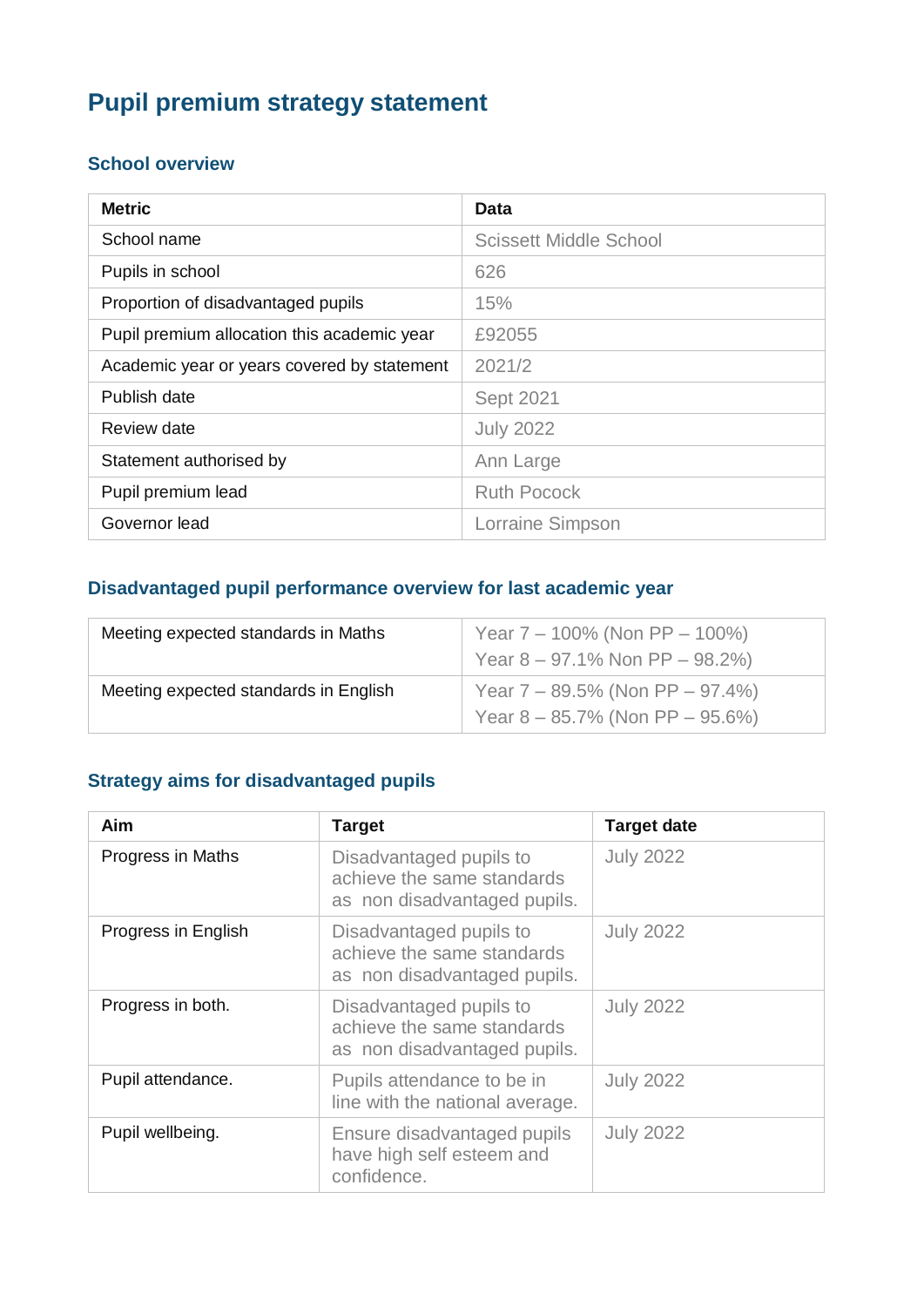# **Teaching priorities for current academic year**

| <b>Measure</b>                                   | <b>Activity</b>                                                                            |
|--------------------------------------------------|--------------------------------------------------------------------------------------------|
| Priority 1                                       | High quality first wave teaching in all subjects for all<br>classes.                       |
| <b>Priority 2</b>                                | Monitoring progress made by pupils so they can<br>access intervention quickly if required. |
| Barriers to learning these<br>priorities address | Ensuring all staff have a range of strategies to<br>deliver outstanding teachers.          |
| Projected spending                               | £15,000                                                                                    |

### **Targeted academic support for current academic year**

| <b>Measure</b>                                   | <b>Activity</b>                                                                                                                   |
|--------------------------------------------------|-----------------------------------------------------------------------------------------------------------------------------------|
| Priority 1                                       | A breakfast intervention club is to be set up. This<br>will be targeted intervention for all year groups in<br>Maths and English. |
| <b>Priority 2</b>                                | Run multiple Fresh Start intervention groups to<br>quickly improve reading fluency and comprehension.                             |
| Barriers to learning these<br>priorities address | Transport difficulties for pupils.<br>Engagement with parents to encourage pupils to<br>attend.                                   |
| Projected spending                               | £37,000                                                                                                                           |

### **Wider strategies for current academic year**

| <b>Measure</b>                                   | <b>Activity</b>                                                                                                                                                                                        |
|--------------------------------------------------|--------------------------------------------------------------------------------------------------------------------------------------------------------------------------------------------------------|
| Priority 1                                       | A range of extra curricular clubs to be offered which<br>will be subsidised for FSM pupils.                                                                                                            |
| <b>Priority 2</b>                                | A range of school trips to be offered throughout the<br>curriculum to build up confidence and culture capital.<br>These will be offered free to pupils in receipt of FSM.                              |
| Priority 3                                       | Monitor attendance of DA pupils and engage the<br>support of parents, where applicable, or use the<br>resources of the Ed Psych, Joseph Norton and any<br>other organisation to reengage those pupils. |
| Priority 4                                       | Offer targeted mentoring for pupils who are finding it<br>a challenge to engage with aspects of school life due<br>to anxiety or other difficulties.                                                   |
| Barriers to learning these<br>priorities address | Parental support to improve attendance.<br>A removal of covid restrictions.                                                                                                                            |
| Projected spending                               | £40,055                                                                                                                                                                                                |